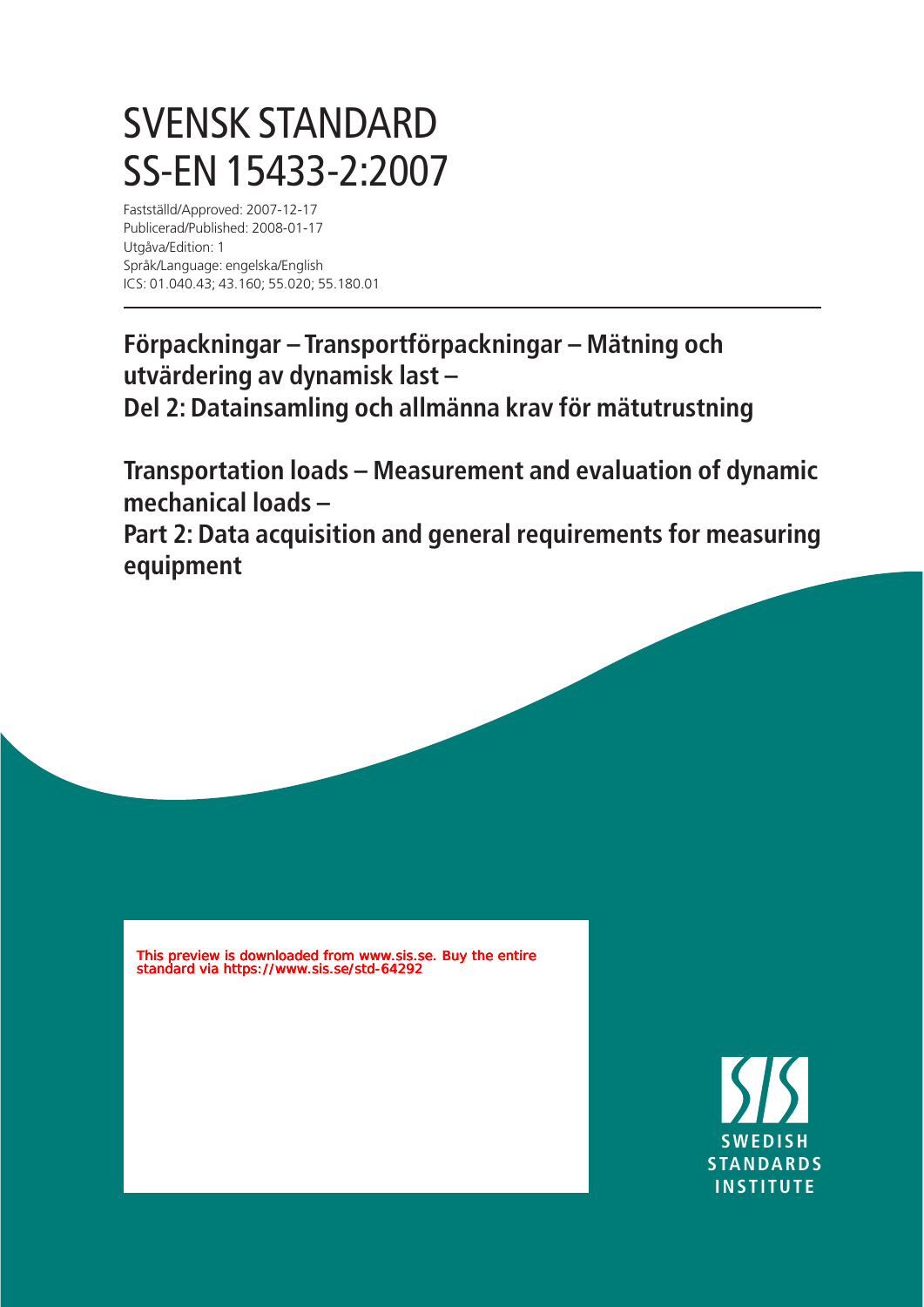## Hitta rätt produkt och ett leveranssätt som passar dig

#### **Standarder**

Genom att följa gällande standard både effektiviserar och säkrar du ditt arbete. Många standarder ingår dessutom ofta i paket.

#### **Tjänster**

Abonnemang är tjänsten där vi uppdaterar dig med aktuella standarder när förändringar sker på dem du valt att abonnera på. På så sätt är du säker på att du alltid arbetar efter rätt utgåva.

e-nav är vår online-tjänst som ger dig och dina kollegor tillgång till standarder ni valt att abonnera på dygnet runt. Med e-nav kan samma standard användas av flera personer samtidigt.

#### **Leveranssätt**

Du väljer hur du vill ha dina standarder levererade. Vi kan erbjuda dig dem på papper och som pdf.

#### **Andra produkter**

Vi har böcker som underlättar arbetet att följa en standard. Med våra böcker får du ökad förståelse för hur standarder ska följas och vilka fördelar den ger dig i ditt arbete. Vi tar fram många egna publikationer och fungerar även som återförsäljare. Det gör att du hos oss kan hitta över 500 unika titlar. Vi har även tekniska rapporter, specifikationer och "workshop agreement". Matriser är en översikt på standarder och handböcker som bör läsas tillsammans. De finns på sis.se och ger dig en bra bild över hur olika produkter hör ihop.

#### **Standardiseringsprojekt**

Du kan påverka innehållet i framtida standarder genom att delta i någon av SIS ca 400 Tekniska Kommittéer.

# Find the right product and the type of delivery that suits you

#### **Standards**

By complying with current standards, you can make your work more efficient and ensure reliability. Also, several of the standards are often supplied in packages.

#### **Services**

Subscription is the service that keeps you up to date with current standards when changes occur in the ones you have chosen to subscribe to. This ensures that you are always working with the right edition.

e-nav is our online service that gives you and your colleagues access to the standards you subscribe to 24 hours a day. With e-nav, the same standards can be used by several people at once.

#### **Type of delivery**

You choose how you want your standards delivered. We can supply them both on paper and as PDF files.

#### **Other products**

We have books that facilitate standards compliance. They make it easier to understand how compliance works and how this benefits you in your operation. We produce many publications of our own, and also act as retailers. This means that we have more than 500 unique titles for you to choose from. We also have technical reports, specifications and workshop agreements. Matrices, listed at sis.se, provide an overview of which publications belong together.

#### **Standardisation project**

You can influence the content of future standards by taking part in one or other of SIS's 400 or so Technical Committees.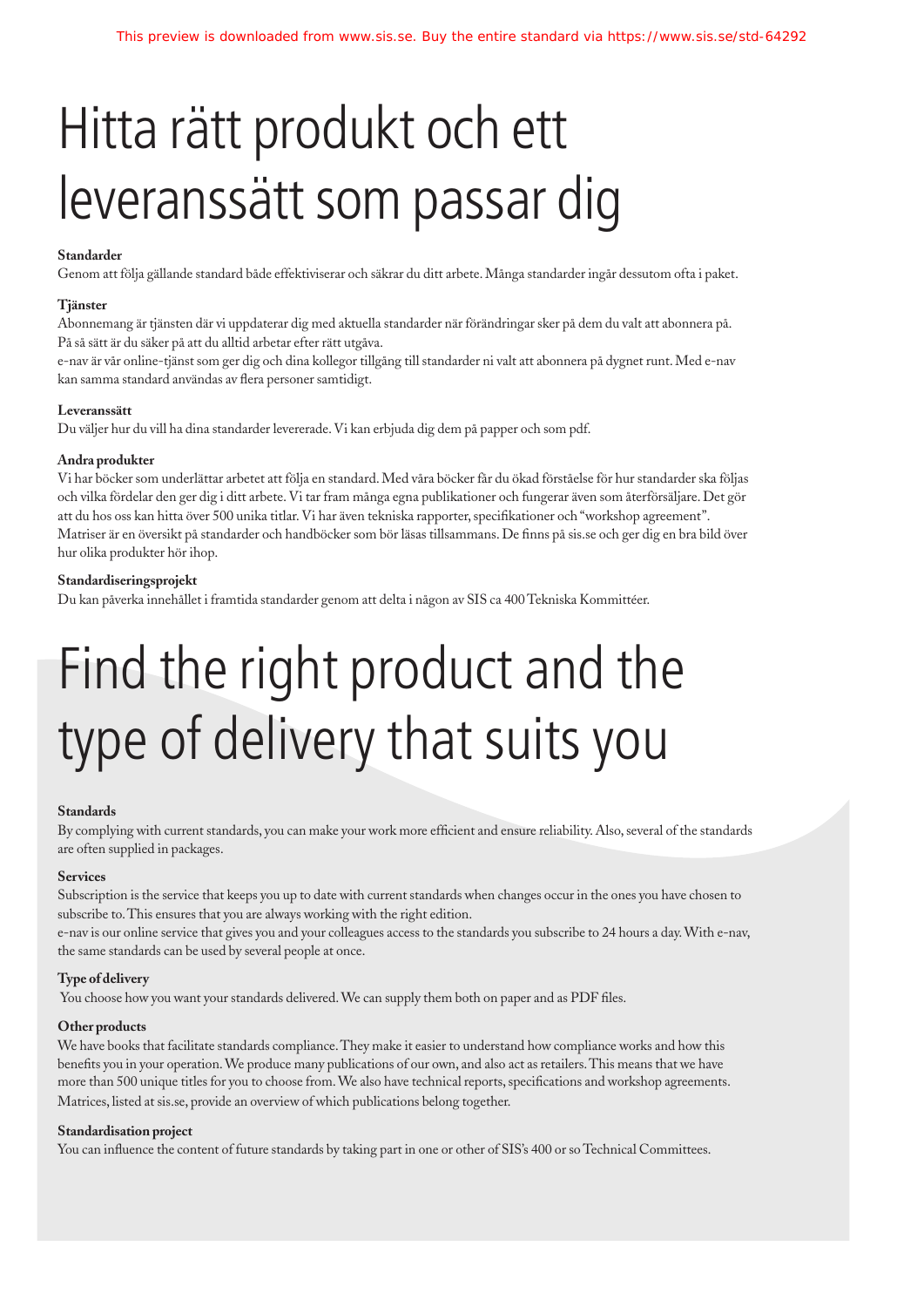Europastandarden EN 15433-2:2007 gäller som svensk standard. Detta dokument innehåller den officiella engelska versionen av EN 15433-2:2007.

The European Standard EN 15433-2:2007 has the status of a Swedish Standard. This document contains the official English version of EN 15433-2:2007.

av denna produkt regleras av slutanvändarlicensen som återfinns i denna produkt, se standardens sista sidor.

<sup>©</sup> Copyright/Upphovsrätten till denna produkt tillhör SIS, Swedish Standards Institute, Stockholm, Sverige. Användningen<br>av denna produkt regleras av slutanvändarlicensen som återfinns i denna produkt, se standardens sis

Upplysningar om sakinnehållet i standarden lämnas av SIS, Swedish Standards Institute, telefon 08-555 520 00. Standarder kan beställas hos SIS Förlag AB som även lämnar allmänna upplysningar om svensk och utländsk standard.

Information about the content of the standard is available from the Swedish Standards Institute (SIS), tel +46 8 555 520 00. Standards may be ordered from SIS Förlag AB, who can also provide general information about Swedish and foreign standards.

SIS Förlag AB, SE 118 80 Stockholm, Sweden. Tel: +46 8 555 523 10. Fax: +46 8 555 523 11. E-mail: sis.sales@sis.se Internet: www.sis.se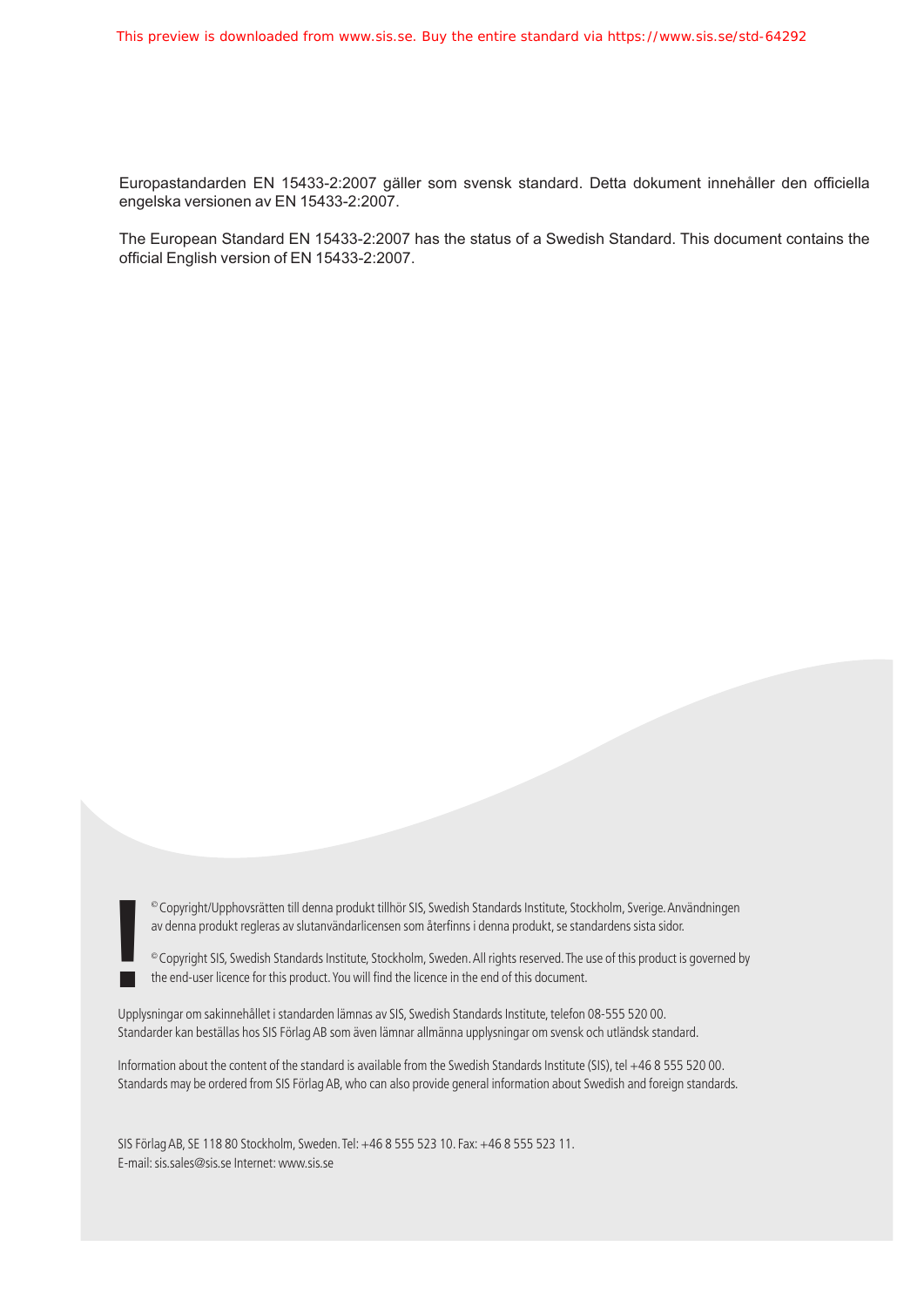This preview is downloaded from www.sis.se. Buy the entire standard via https://www.sis.se/std-64292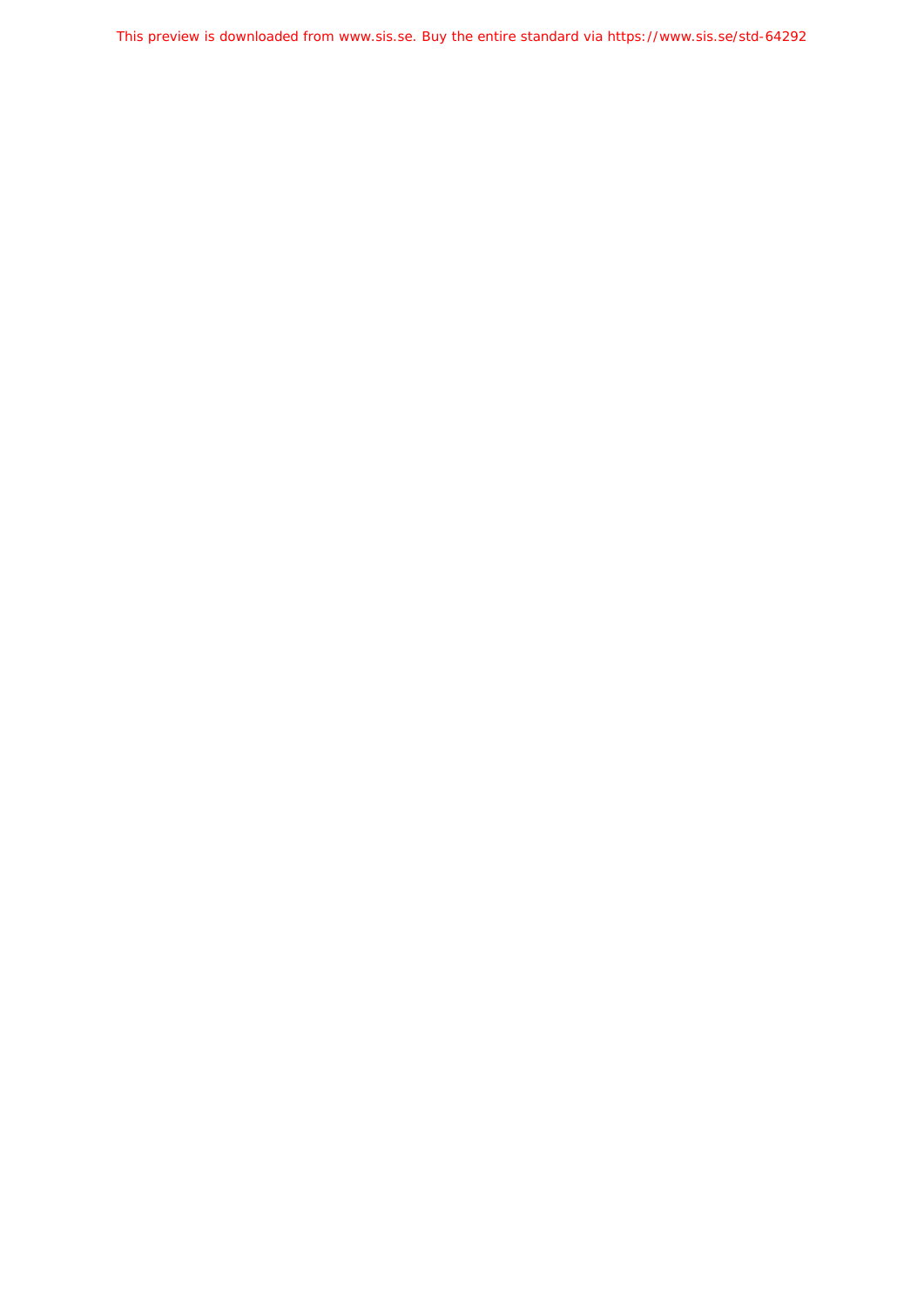### EUROPEAN STANDARD NORME EUROPÉENNE EUROPÄISCHE NORM

### **EN 15433-2**

December 2007

ICS 43.160; 01.040.43

English Version

#### Transportation loads - Measurement and evaluation of dynamic mechanical loads - Part 2: Data acquisition and general requirements for measuring equipment

Charges de transport - Mesurage et analyse des charges mécaniques dynamiques - Partie 2 : Acquisition des données et exigences générales pour l'équipement de **mesure** 

Transportbelastungen - Messen und Auswerten von mechanisch-dynamischen Belastungen - Teil 2: Datenerfassung und allgemeine Anforderungen an **Messeinrichtungen** 

This European Standard was approved by CEN on 28 October 2007.

CEN members are bound to comply with the CEN/CENELEC Internal Regulations which stipulate the conditions for giving this European Standard the status of a national standard without any alteration. Up-to-date lists and bibliographical references concerning such national standards may be obtained on application to the CEN Management Centre or to any CEN member.

This European Standard exists in three official versions (English, French, German). A version in any other language made by translation under the responsibility of a CEN member into its own language and notified to the CEN Management Centre has the same status as the official versions.

CEN members are the national standards bodies of Austria, Belgium, Bulgaria, Cyprus, Czech Republic, Denmark, Estonia, Finland, France, Germany, Greece, Hungary, Iceland, Ireland, Italy, Latvia, Lithuania, Luxembourg, Malta, Netherlands, Norway, Poland, Portugal, Romania, Slovakia, Slovenia, Spain, Sweden, Switzerland and United Kingdom.



EUROPEAN COMMITTEE FOR STANDARDIZATION COMITÉ EUROPÉEN DE NORMALISATION EUROPÄISCHES KOMITEE FÜR NORMUNG

**Management Centre: rue de Stassart, 36 B-1050 Brussels**

© 2007 CEN All rights of exploitation in any form and by any means reserved worldwide for CEN national Members.

Ref. No. EN 15433-2:2007: E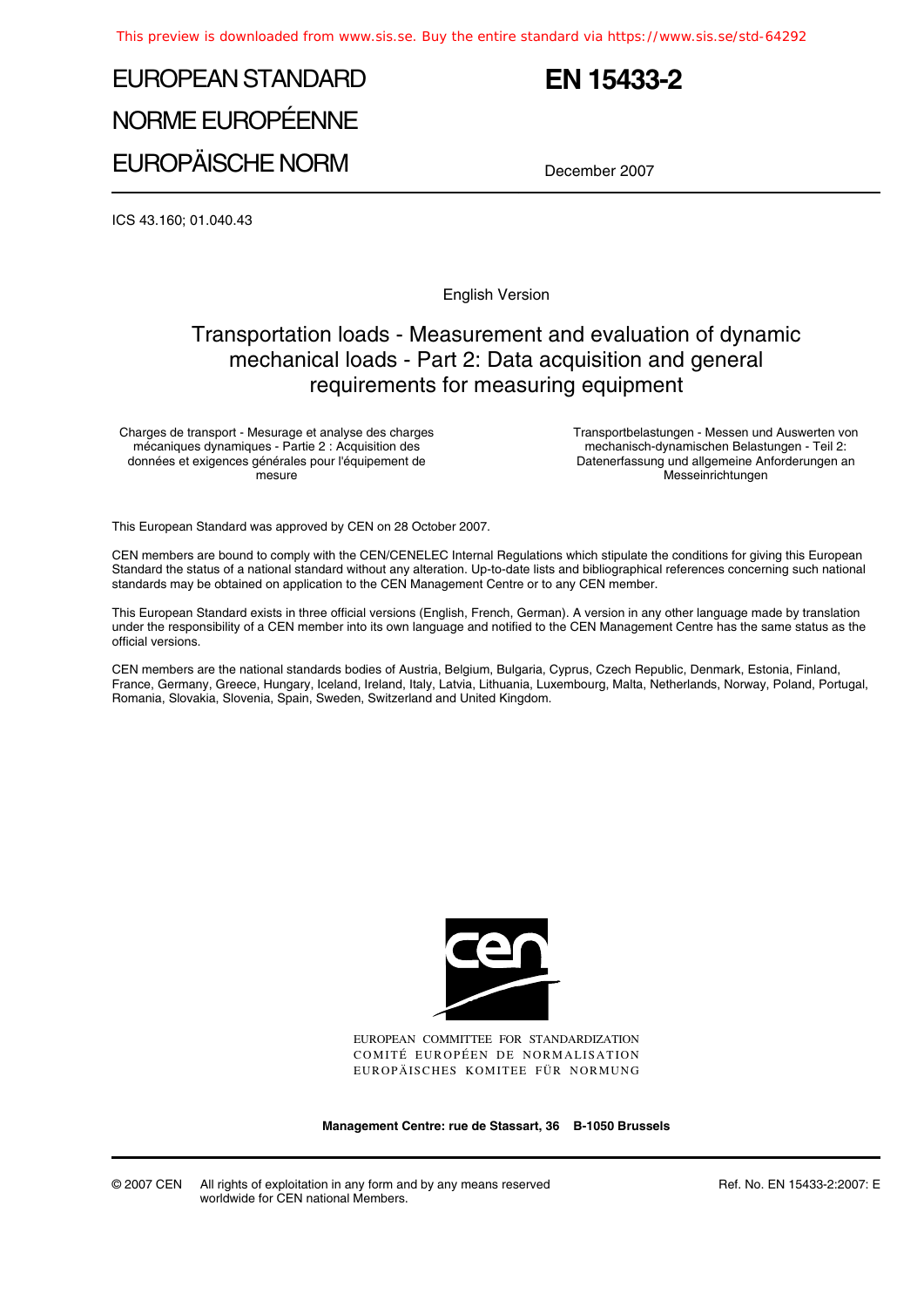This preview is downloaded from www.sis.se. Buy the entire standard via https://www.sis.se/std-64292 SS-EN 15433-2:2007 (E)

#### **Contents**

Page

| $\mathbf{1}$                                                                          |  |
|---------------------------------------------------------------------------------------|--|
| $\overline{2}$                                                                        |  |
| $\mathbf{3}$                                                                          |  |
| 4                                                                                     |  |
|                                                                                       |  |
| Annex B (normative) In-plant transportation (measurement on the transportation means) |  |
| Annex C (normative) Storage, handling and in-plant transportation - blank measuring   |  |
|                                                                                       |  |
|                                                                                       |  |
|                                                                                       |  |
|                                                                                       |  |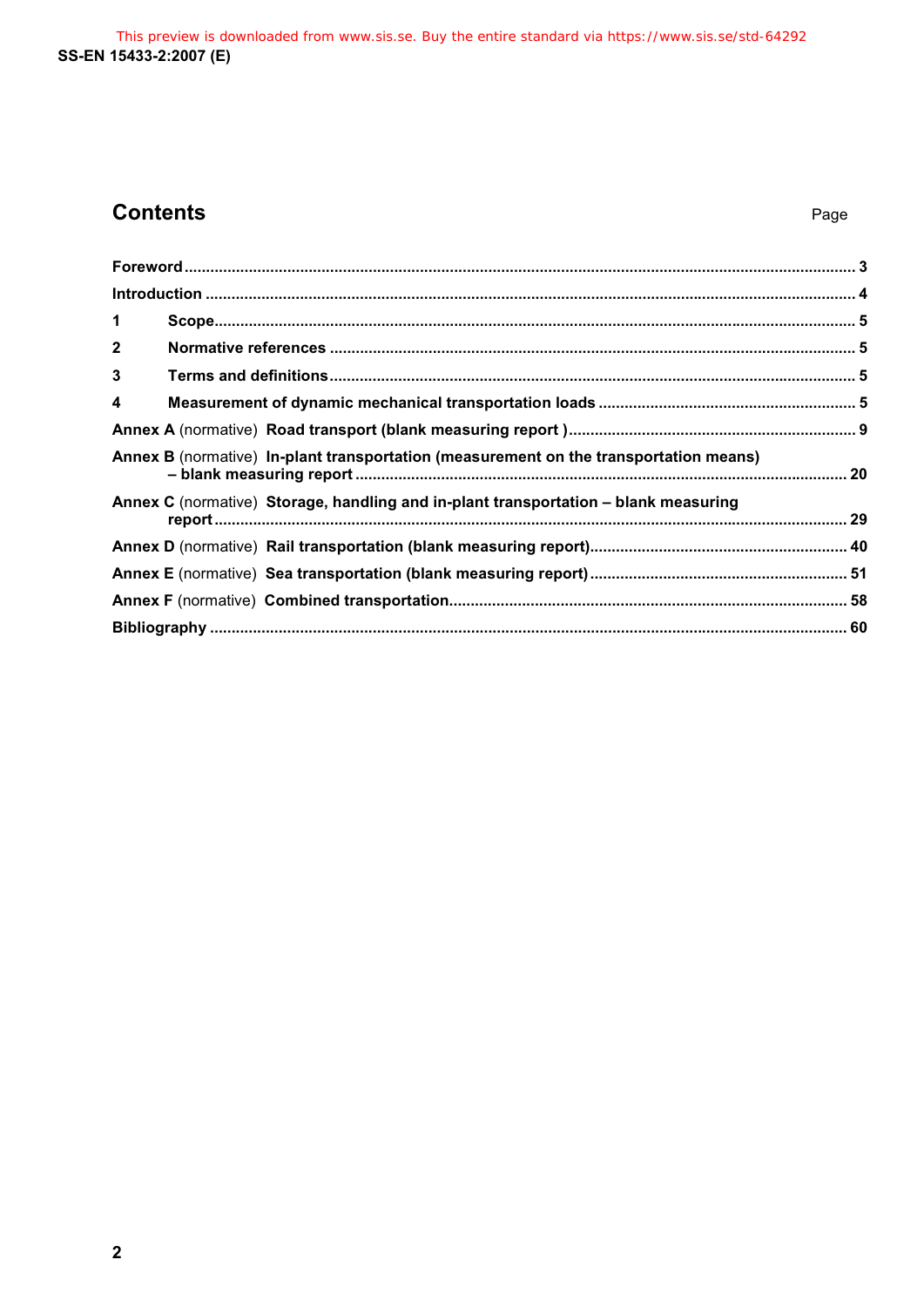#### **Foreword**

This document (EN 15433-2:2007) has been prepared by Technical Committee CEN/TC 261 "Packaging", the secretariat of which is held by AFNOR.

This European Standard shall be given the status of a national standard, either by publication of an identical text or by endorsement, at the latest by June 2008, and conflicting national standards shall be withdrawn at the latest by June 2008.

Attention is drawn to the possibility that some of the elements of this document may be the subject of patent rights. CEN shall not be held responsible for identifying any or all such patent rights.

According to the CEN/CENELEC Internal Regulations, the national standards organizations of the following countries are bound to implement this European Standard: Austria, Belgium, Bulgaria, Cyprus, Czech Republic, Denmark, Estonia, Finland, France, Germany, Greece, Hungary, Iceland, Ireland, Italy, Latvia, Lithuania, Luxembourg, Malta, Netherlands, Norway, Poland, Portugal, Romania, Slovakia, Slovenia, Spain, Sweden, Switzerland and the United Kingdom.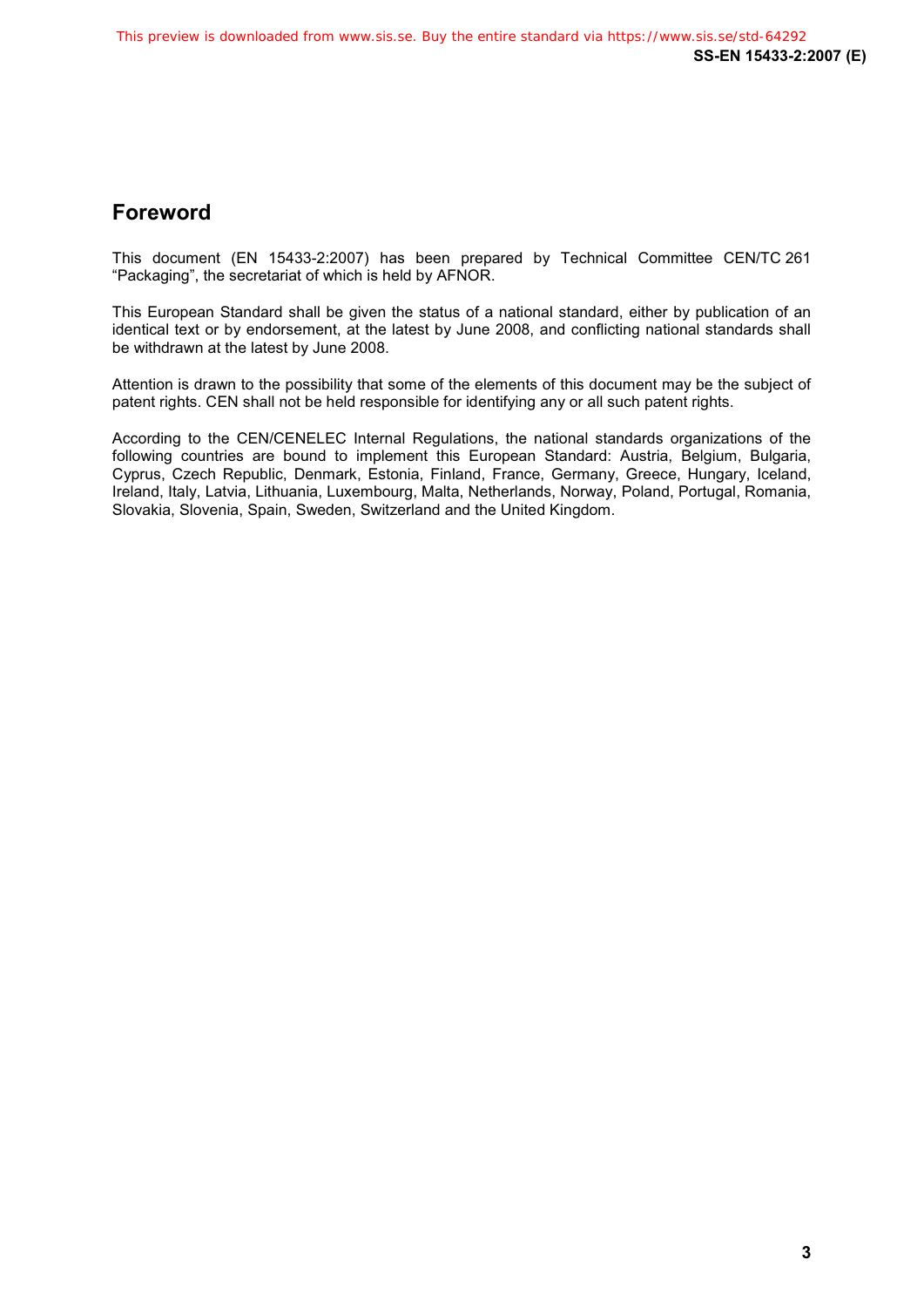#### **Introduction**

This standard was originally prepared by working group NAVp-1.4, Requirements and Testing, of the German Standardization Institute (DIN). It is part of a complete normative concept to acquire and describe the loads acting on goods and influencing them during transport, handling and storage.

This standard becomes significant when related to the realisation of the European Directive on Packaging and Packaging Waste (Directive 94/62 EC, 20 December 1994). This directive specifies requirements on the avoidance or reduction of packaging waste, and requires that the amount of packaging material is adjusted to the expected transportation load, in order to protect the transportation item adequately. However, this presumes some knowledge of the transportation loads occurring during shipment.

At present, basic standards, based on scientifically confirmed values, which can adequately describe and characterize the magnitudes of transportation loads, especially in the domain of dynamic mechanical loads do not exist nationally or internationally. Reasons for this are mainly the absence of published data, insufficient description of the measurements or restrictions on the dissemination of this information.

This standard will enable the measurement and evaluation of dynamic mechanical transportation loads, thus enabling the achievement of standardized and adequately documented load values.

This series of standards consists of the following parts:

- Part 1: General requirements
- ⎯ Part 2: Data acquisition and general requirements for measuring equipment
- Part 3: Data validity check and data editing for evaluation
- Part 4: Data evaluation
- Part 5: Derivation of test specifications
- ⎯ Part 6: Automatic recording systems for measuring randomly occurring shock during monitoring of transports.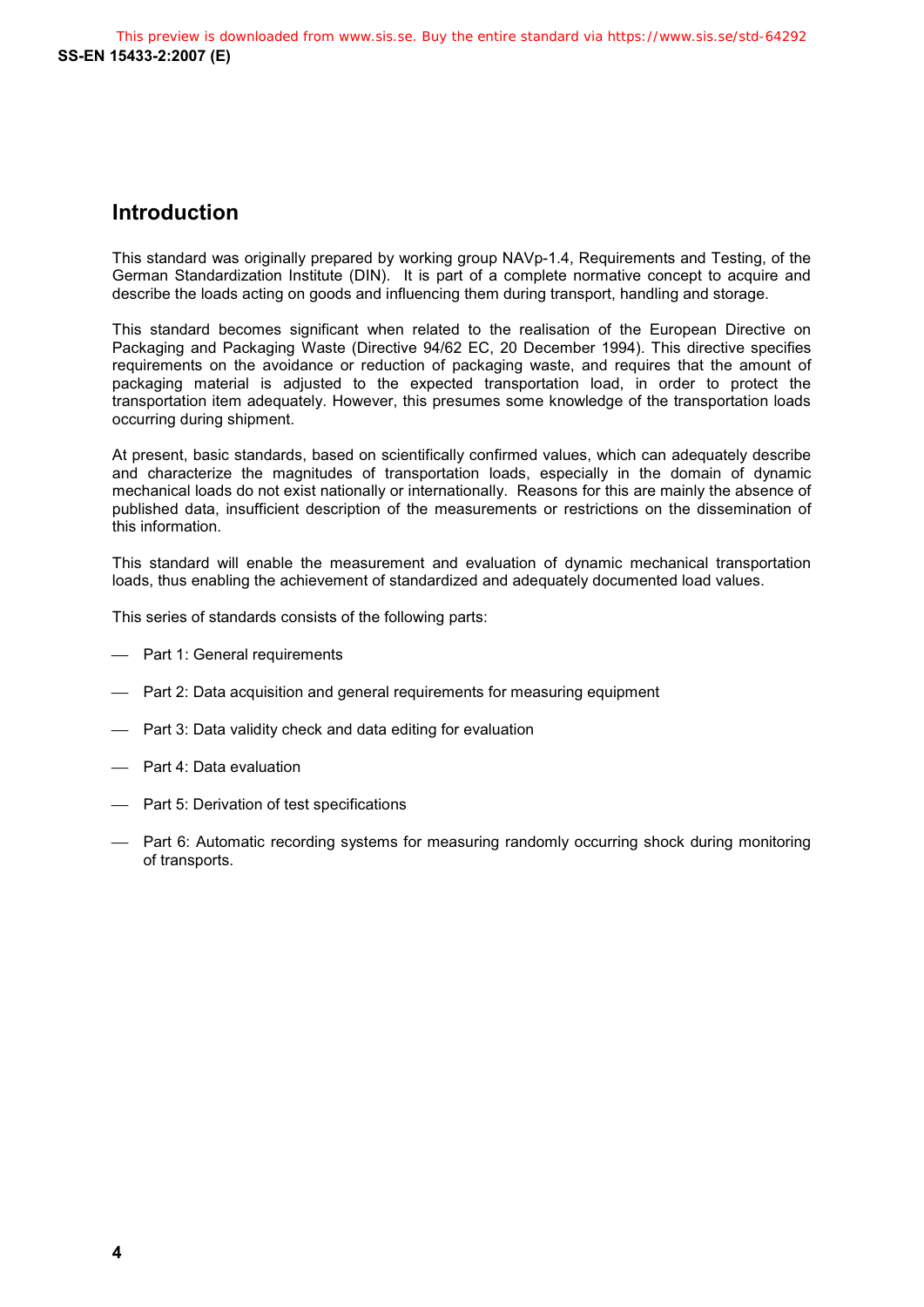#### **1 Scope**

This standard specifies requirements for the preparation, performance and documentation of transportation measurements.

#### **2 Normative references**

The following referenced documents are indispensable for the application of this document. For dated references, only the edition cited applies. For undated references, the latest edition of the referenced document (including any amendments) applies.

EN 15433-3, *Transportation loads — Measurement and evaluation of dynamic-mechanical loads — Part 3: Data validity check and data editing for evaluation* 

EN 15433-4, *Transportation loads — Measurement and evaluation of dynamic-mechanical loads — Part 4: Data evaluation* 

ISO 8002, *Mechanical vibrations — Land vehicles — Method for reporting measured data*

#### **3 Terms and definitions**

For the purposes of this document, the following terms and definitions apply.

#### **3.1**

#### **data acquisition**

acquisition of raw data by measuring the load-time function with the aid of a measuring device

#### **3.2**

#### **measuring equipment**

measuring chain consisting of at least a sensor, signal conditioner, data recorder and data-storing device

#### **3.3**

#### **source data**

time function of a viewed stress amplitude, e.g. acceleration, acquired with a measuring device, but without analysing same, e.g. by frequency analysis

#### **3.4**

#### **measuring report**

documentation covering the particularities gained during the acquisition of raw data

#### **4 Measurement of dynamic mechanical transportation loads**

#### **4.1 General**

Measurements shall be performed independently of the transported item and performed at the site where the load is inserted into the cargo, i.e. as a rule on the cargo platform of the various transportation vehicles.

NOTE Exceptions are measurements during storage, handling, and in-plant transportation (see Annex C).

#### **4.2 Fundamental requirements**

Dynamic mechanical loads shall whenever possible be acquired and recorded in an unbiased form as source data, i.e. without immediate processing, such as frequency analysis. An immediate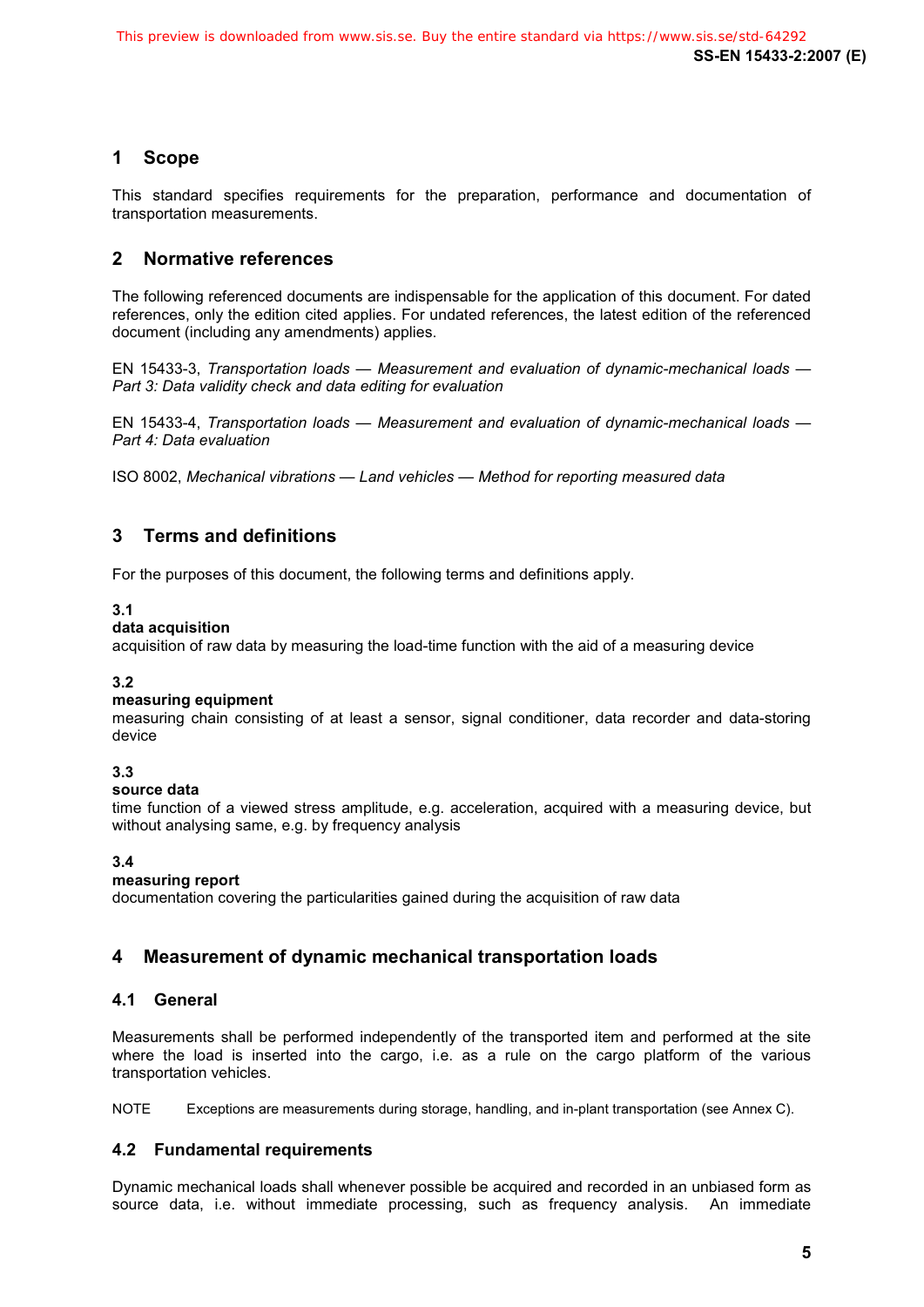processing during the measurement is only permissible when the source data is stored together with the measurement in a separate storage device in such a manner that it is left accessible for further examinations, and if necessary for different processing procedures.

NOTE 1 Due to various reasons, experience shows that the acquisition and data analysis of dynamic data can easily be subject to error. As a rule, errors in the analysis can be corrected by reanalysis, whereas errors occurring during data acquisition often demand a costly repetition of the measurements. Separate storage of the raw data ensures that analysis errors or any other analysis procedures do not necessarily require new test drives.

The selection of measuring systems and their specific parameters, e.g. frequency range, shall be done in such a way that the acquired raw data can be analysed universally and reused at any other time. A deliberate limitation of the measurement to a smaller measuring range than one that is possible with a justifiable technical effort can lead to faulty analysis and conclusions, and therefore shall be avoided.

The measuring system shall comply with the technical state of the art, the relevant specifications and technical rules, e.g. relating to calibration, and shall correspond with the aims of the measuring task.

The engineering personnel performing the measurements shall have the necessary knowledge to perform the measurements appropriately and plan and perform the measuring task carefully.

All significant circumstances and technical parameters of the measurement are to be recorded in a measuring report (see 4.4). Deviations from this measuring report shall be justified.

NOTE 2 Occasionally, after measurements have been performed, it is necessary to retrace the conditions that occurred during the data acquisition. Only a complete description of the measuring process, as required by the measuring report, enables the inspection and interpretation of the measurement. Otherwise, the measured data can become invalid. Also, apparently unimportant information, (e.g. a detailed description of the vehicle type) used for the measurement can be of great importance for later interpretation of the measured data values.

#### **4.3 Preparation of the measurement**

During the planning stage of the measurement, various aspects shall be considered, in particular the:

- $-$  intended utilisation of the data:
- ⎯ selection of the sensors and their number;
- frequency and amplitude range of the measuring chain;
- ⎯ number of measuring points, their spatial distribution and their axes of measurement;
- ⎯ definition of the extent of this measurement, including the selection of the transportation routes and the required test time;
- ⎯ consideration and estimation of possible error sources.

NOTE In order to reduce expensive and time-consuming test drives to a minimum, careful planning of the measurements is necessary. Here one especially has to take into account the ratio between cost and profit, and to compare the total costs of a measuring program with the possible costs that an insufficient data acquisition can cause.

Data validation and editing, as well as analysis of the measured data, shall be performed according to EN 15433-3 and EN 15433-4, and the presentation of the analysed data shall comply with ISO 8002.

#### **4.4 Measurement**

The measuring report for each transportation category is defined in a corresponding annex, as follows: